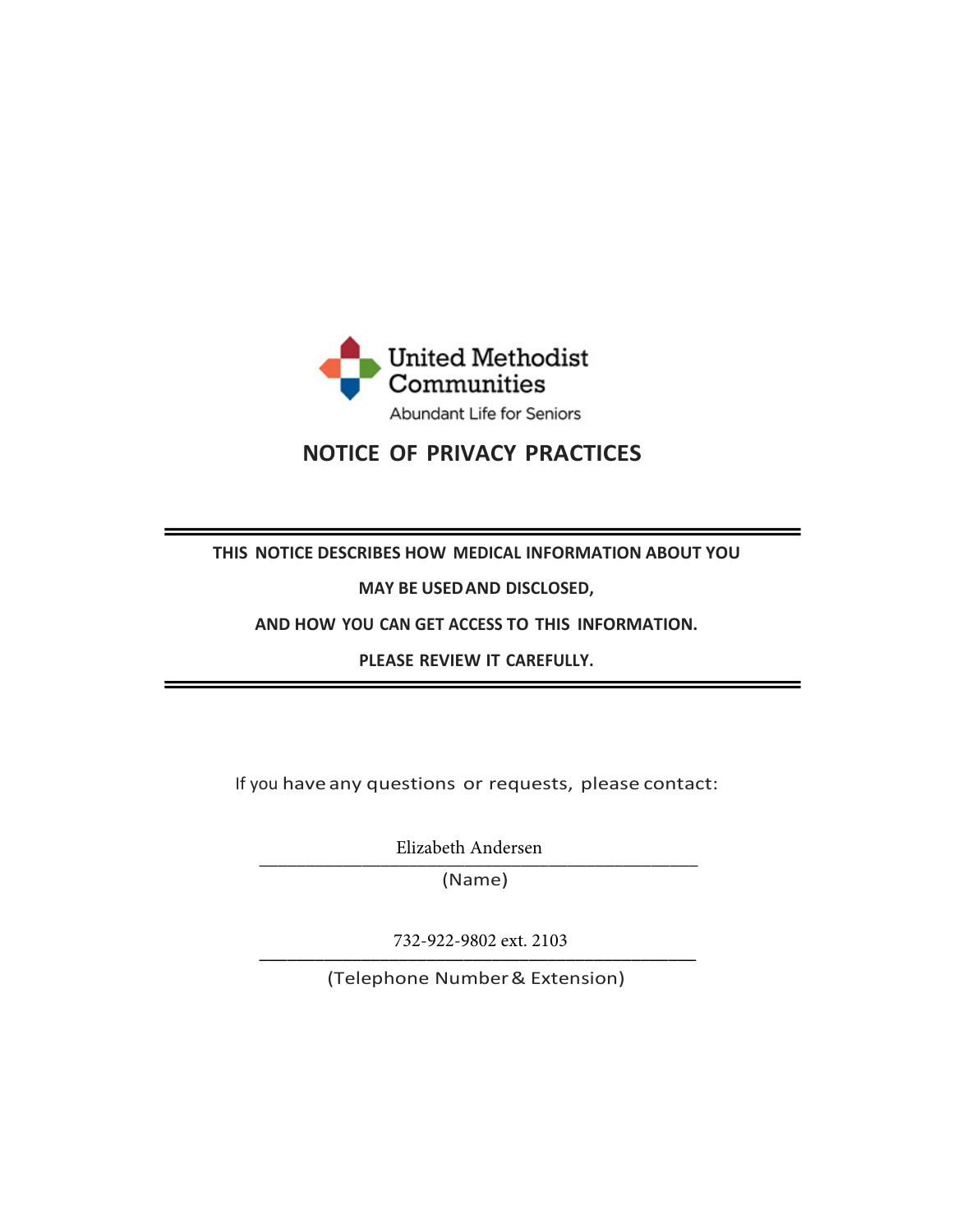#### **GENERAL OVERVIEW**

- **I. Your Rights.** You have the right to:
	- 1) Get a copy of your paper or electronic medical record
	- 2) Correct your paper or electronic medical record
	- 3) Request confidential communication
	- 4) Ask us to limit the information we share
	- 5) Get a list of those with whom we've shared your information
	- 6) Get a copy of this privacy notice
	- 7) Choose someone to act for you
	- 8) File a complaint if you believe your privacy rights have been violated

#### **II. Your Choices.** You have some choices in the way that we use and share information as we:

- 1) Tell family and friends about your condition
- 2) Provide disaster relief
- 3) Include you in a hospital directory
- 4) Provide mental health care
- 5) Market our services and sell your information
- 6) Raise funds

**III. Our Uses and Disclosures.** We may use and share your information as we:

- 1) Treat you
- 2) Run our organization
- 3) Bill for your services
- 4) Help with public health and safety issues
- 5) Do research
- 6) Comply with the law
- 7) Respond to organ and tissue donation requests
- 8) Work with a medical examiner or funeral director
- 9) Address workers' compensation, law enforcement, and other government requests
- 10) Respond to lawsuits and legal actions

#### **PRIVACY PRACTICES**

- **I. Your Rights:** When it comes to your health information, you have certain rights. This section explains your rights and some of our responsibilities to help you.
	- **1) Review your medical record and/or get an electronic or paper copy of your medical record**
		- a) You can ask to see your medical record and any other health information we have about you. Ask us how to do this.
		- b) If you are a current resident, we will provide a copy or a summary of your health information within 2 working days of your request. If you are no longer a resident, we will provide a copy or summary of your health information within 60 days for on-site records and 90 days for offsite records. We may charge a reasonable, cost-based fee.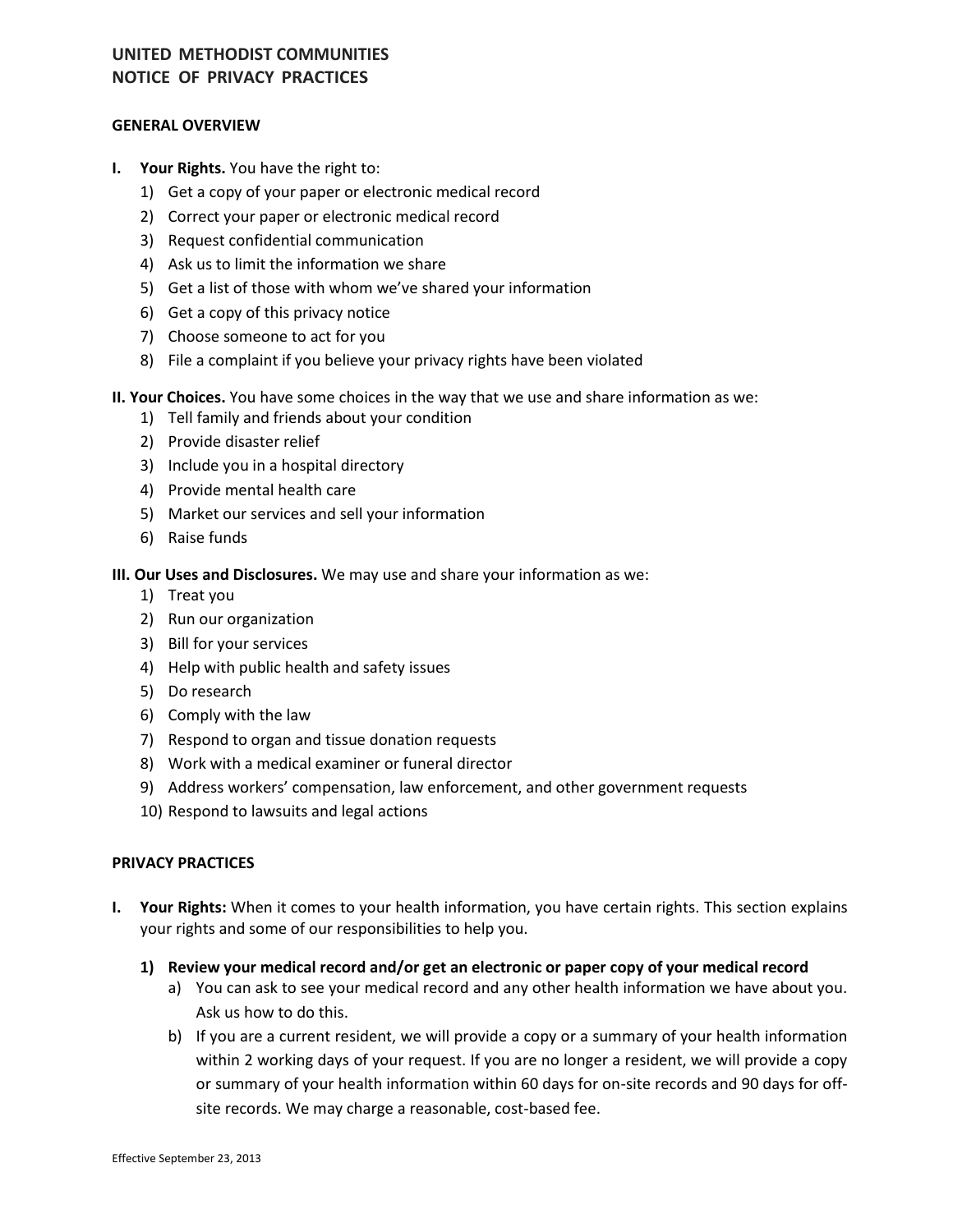## **2) Ask us to correct your medical record:**

- a) You can ask us to correct health information about you that you think is incorrect or incomplete. Ask us how to do this.
- b) We may say "no" to your request, but we'll tell you why in writing within 30 days.

## **3) Request confidential communications**

- a) You can ask us to contact you in a specific way (for example, home or office phone) or to send mail to a different address.
- b) We will say "yes" to all reasonable requests.

## **4) Ask us to limit what we use or share**

- a) You can ask us not to use or share certain health information for treatment, payment, or our operations. We are not required to agree to your request, and we may say "no" if it would affect your care.
- b) If you pay for a service or health care item out-of-pocket in full, you can ask us not to share that information for the purpose of payment or our operations with your health insurer. We will say "yes" unless a law requires us to share that information.

## **5) Get a list of those with whom we've shared information**

- a) You can ask for a list (accounting) of the times we've shared your health information for six years prior to the date you ask, who we shared it with, and why.
- b) We will include all the disclosures except for those about treatment, payment, and health care operations, and certain other disclosures (such as any you asked us to make). We'll provide one accounting a year for free but will charge a reasonable, cost-based fee if you ask for another one within 12 months.
- **6) Get a copy of this privacy notice:** You can ask for a paper copy of this notice at any time, even if you have agreed to receive the notice electronically. We will provide you with a paper copy promptly.

## **7) Choose someone to act for you**

- a) If you have given someone medical power of attorney or if someone is your legal guardian, that person can exercise your rights and make choices about your health information.
- b) We will make sure the person has this authority and can act for you before we take any action.

## **8) File a complaint if you feel your rights are violated**

- a) You can complain if you feel we have violated your rights by contacting us
- b) You can file a complaint with the U.S. Department of Health and Human Services Office for Civil Rights by sending a letter to 200 Independence Avenue, S.W., Washington, D.C. 20201, calling 1-877-696-6775, or visiting www.hhs.gov/ocr/privacy/hipaa/complaints/.
- c) We will not retaliate against you for filing a complaint.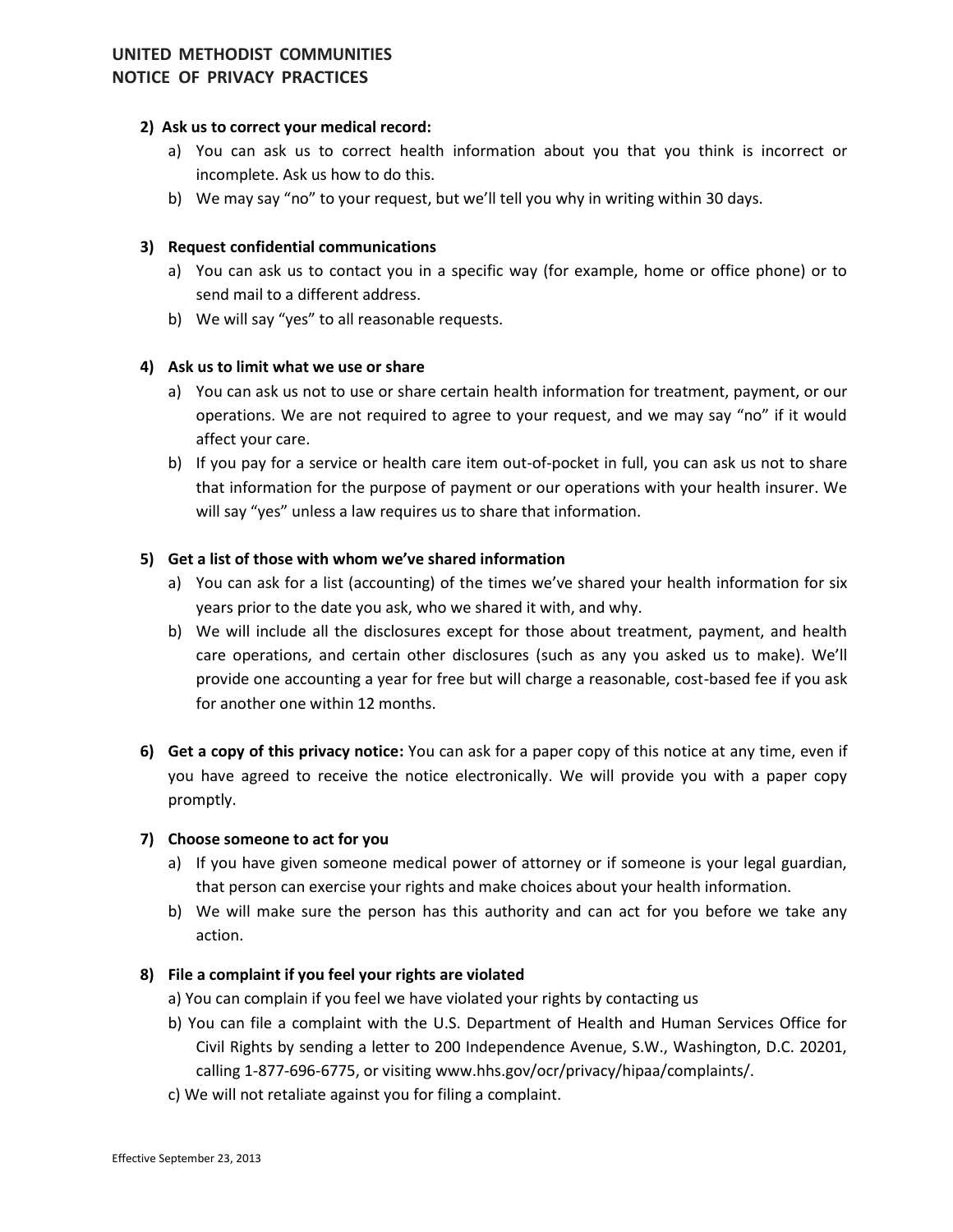- II. **Your Choices:** For certain health information, you can tell us your choices about what we share. If you have a clear preference for how we share your information in the situations described below, talk to us. Tell us what you want us to do, and we will follow your instructions.
	- 1) In these cases, you have both the right and choice to tell us to:
		- a) Share information with your family, close friends, or others involved in your care
		- b) Share information in a disaster relief situation
		- c) Include your information in a directory or birthday list by posting or newsletter

*If you are not able to tell us your preference, for example if you are unconscious, we may go ahead and share your information if we believe it is in your best interest. We may also share your information when needed to lessen a serious and imminent threat to health or safety.* 

- 2) In these cases we never share your information unless you give us express written permission:
	- a) Marketing purposes
	- b) Sale of your information
	- c) Most sharing of psychotherapy notes
- 3) In the case of fundraising: We may contact you for fundraising efforts, but you can tell us not to contact you again.

#### **III. Our Uses and Disclosures:**

- 1) We typically use or share your health information in the following ways:
	- a) **To treat you:** We can use your health information and share it with other professionals who are treating you. *Example: A doctor treating you for an injury asks another doctor about your overall health condition.*
	- b) **To run our organization:** We can use and share your health information to run our practice, improve your care, and contact you when necessary. *Example: We use health information about you to manage your treatment and services.*
	- c) **To bill for your services**: We can use and share your health information to bill and get payment from health plans or other entities. *Example: We give information about you to your health insurance plan so it will pay for your services.*
- 2) How else can we use or share your health information? We are allowed or required to share your information in other ways – usually in ways that contribute to the public good, such as public health and research. We have to meet many conditions in the law before we can share your information for these purposes. For more information see:

[www.hhs.gov/ocr/privacy/hipaa/understanding/consumers/index.html.](http://www.hhs.gov/ocr/privacy/hipaa/understanding/consumers/index.html)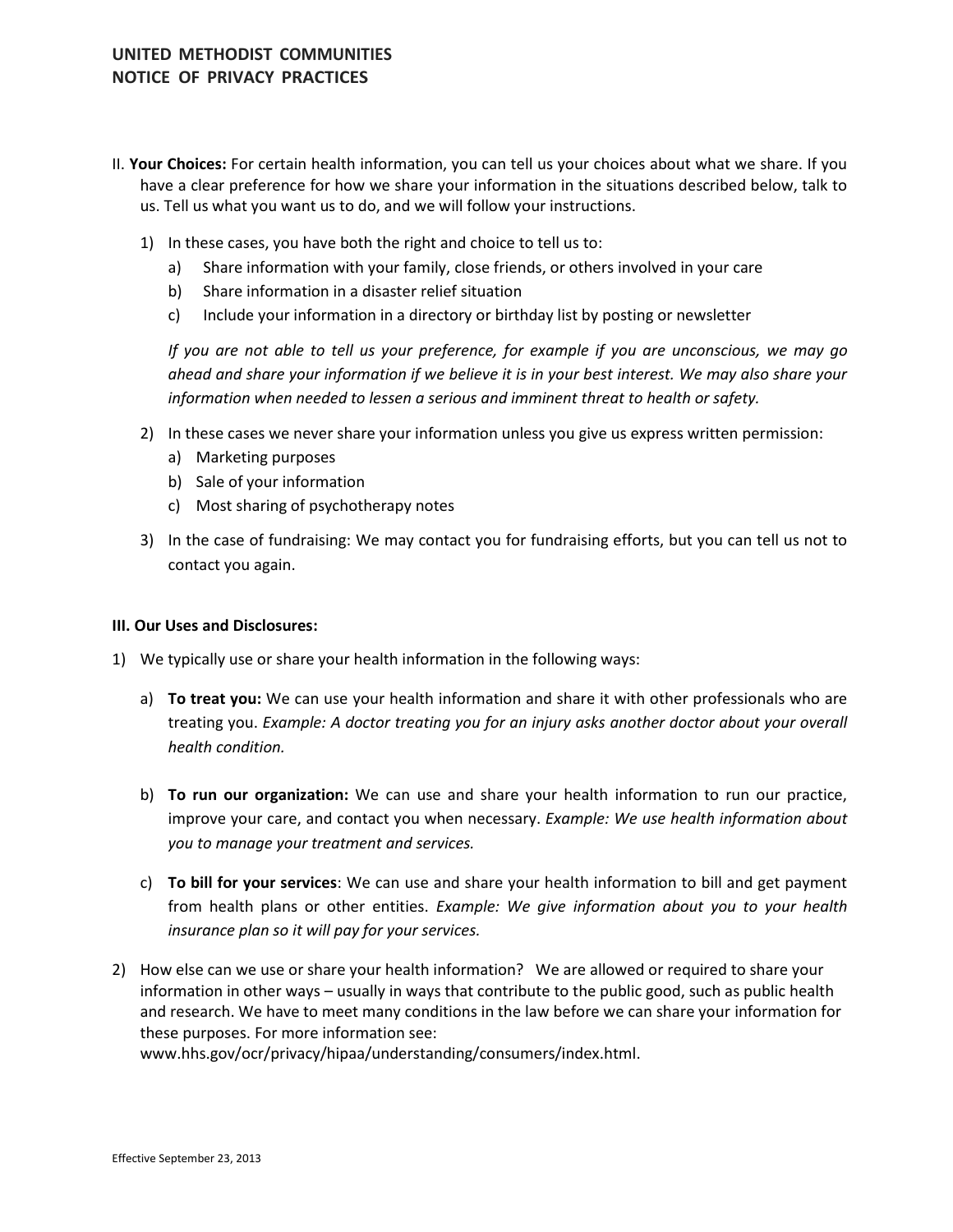#### a) **Help with public health and safety issues**

- i) We can share health information about you for certain situations such as:
- ii) Preventing disease
- iii) Helping with product recalls
- iv) Reporting adverse reactions to medications
- v) Reporting suspected abuse, neglect, or domestic violence
- vi) Preventing or reducing a serious threat to anyone's health or safety
- b) **Do research:** We can use or share your information for health research.
- c) **Comply with the law:** We will share information about you if state or federal laws require it, including with the Department of Health and Human Services if it wants to see that we're complying with federal privacy law.
- d) **Respond to organ and tissue donation requests:** We can share health information about you with organ procurement organizations.
- e) **Work with a medical examiner or funeral director:** We can share health information with a coroner, medical examiner, or funeral director when an individual dies.
- f) **Address workers' compensation, law enforcement, and other government requests.** We can use or share health information about you:
	- i) For workers' compensation claims
	- ii) For law enforcement purposes or with a law enforcement official
	- iii) With health oversight agencies for activities authorized by law
	- iv) For special government functions such as military, national security, and presidential protective services
- g) **Respond to lawsuits and legal actions:** We can share health information about you in response to a court or administrative order, or in response to a subpoena.

#### **IV. Our Responsibilities**

- 1) We are required by law to maintain the privacy and security of your protected health information.
- 2) We will let you know promptly if a breach occurs that may have compromised the privacy or security of your information.
- 3) We must follow the duties and privacy practices described in this notice and give you a copy of it.
- 4) We will not use or share your information other than as described here unless you tell us we can in writing. If you tell us we can, you may change your mind at any time. Let us know in writing if you change your mind.